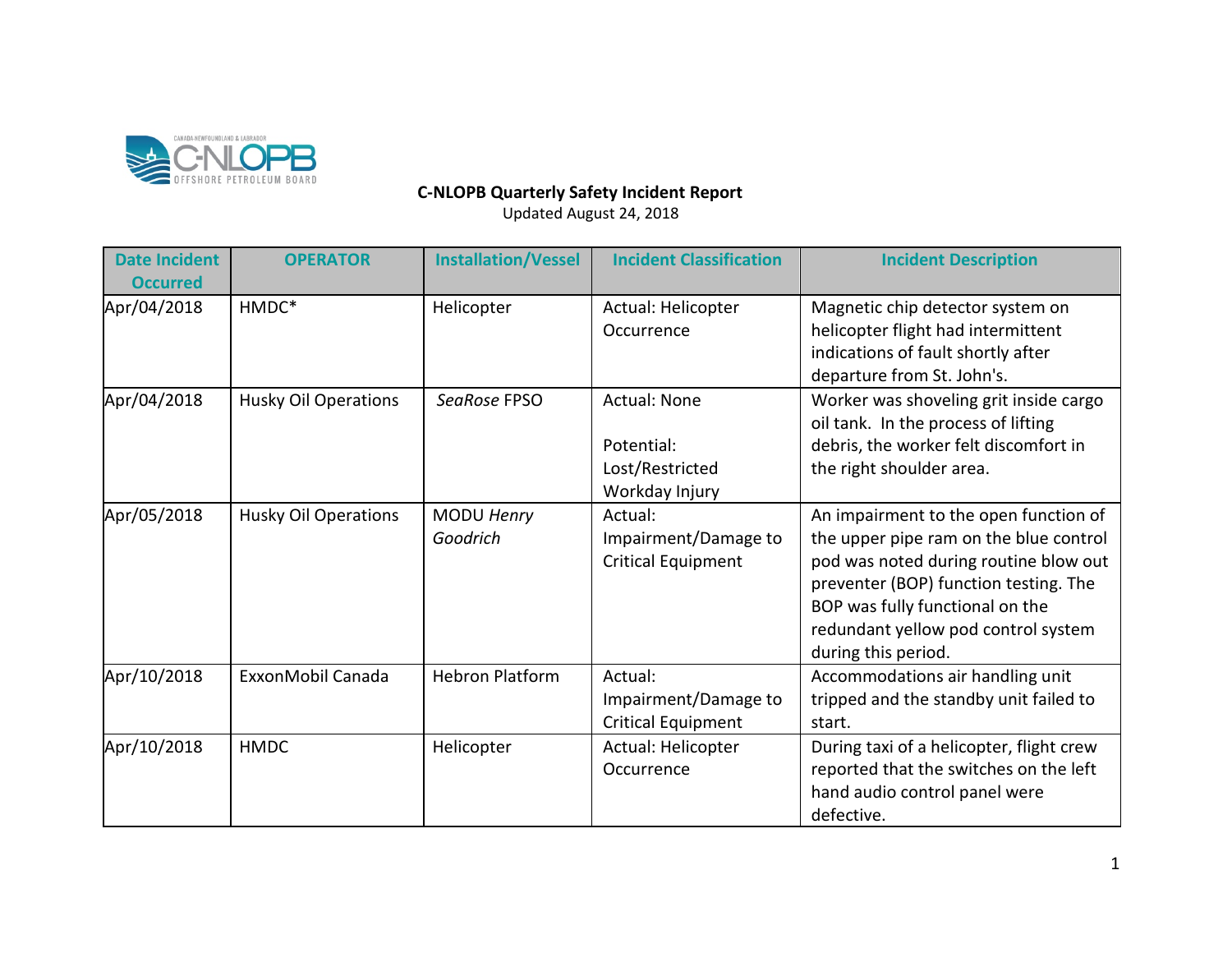| Apr/18/2018 | ExxonMobil Canada    | <b>Hebron Platform</b> | Actual: Helicopter<br>Occurrence                             | Aircraft was taxiing from hangar when<br>a balloon blew in from the north west<br>and went through the main and/or tail<br>rotor.                                                                                                                                         |
|-------------|----------------------|------------------------|--------------------------------------------------------------|---------------------------------------------------------------------------------------------------------------------------------------------------------------------------------------------------------------------------------------------------------------------------|
| Apr/18/2018 | ExxonMobil Canada    | <b>Hebron Platform</b> | Actual:<br>Impairment/Damage to<br><b>Critical Equipment</b> | During an unplanned emergency shut<br>down the wing and master valves on<br>the christmas tree closed but failed to<br>meet the required closure time.                                                                                                                    |
| Apr/18/2018 | ExxonMobil Canada    | <b>Hebron Platform</b> | Actual: Implementation<br>of Emergency Response<br>Plan      | A general platform alarm sounded due<br>to loss of communication between fire<br>and gas and the integrated control and<br>safety system.                                                                                                                                 |
| Apr/19/2018 | <b>Suncor Energy</b> | Helicopter             | Actual: Helicopter<br>Occurrence                             | Flight crew had an uneven landing<br>which resulted in a data concentrator<br>unit (computer) mis-compare<br>indication.                                                                                                                                                  |
| Apr/19/2018 | <b>HMDC</b>          | Hibernia Platform      | Actual:<br>Impairment/Damage to<br><b>Critical Equipment</b> | During a regular check on well control<br>equipment, a leak was detected on the<br>open side of the annular preventer.<br>Full functionality of the annular<br>preventer, the blowout preventer<br>(BOP) and accumulator equipment was<br>retained throughout the period. |
| Apr/21/2018 | <b>HMDC</b>          | Hibernia Platform      | Actual:<br>Impairment/Damage to<br><b>Critical Equipment</b> | Interior and exterior fibreglass damage<br>was observed around the gripe pin<br>bracket on a lifeboat.                                                                                                                                                                    |
| Apr/21/2018 | <b>HMDC</b>          | Hibernia Platform      | Actual: Implementation<br>of Emergency Response<br>Plan      | Waste heat recovery unit<br>malfunctioned due to a faulty<br>proximity limit switch resulting in an<br>unplanned muster.                                                                                                                                                  |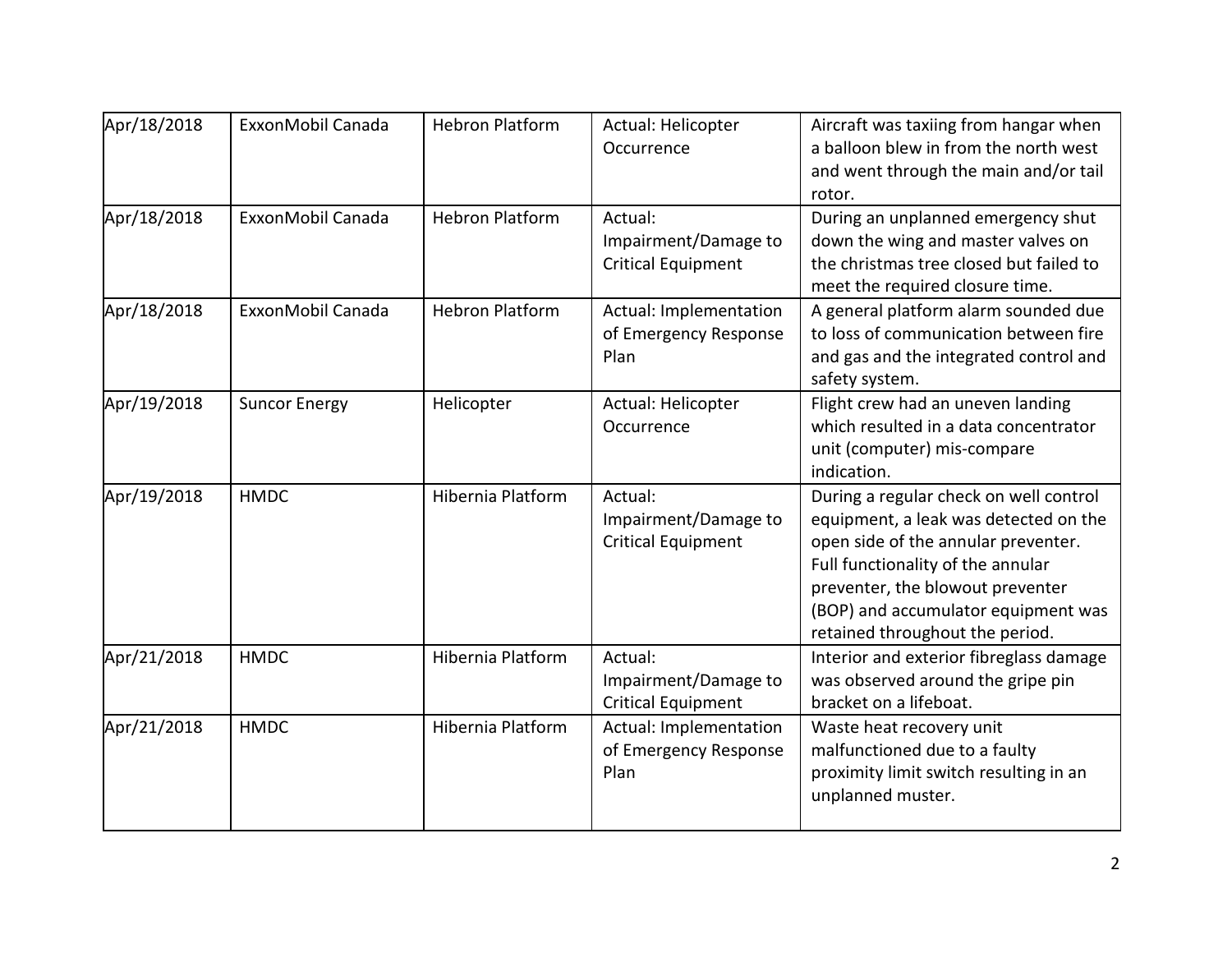| Apr/30/2018 | ExxonMobil Canada           | <b>Hebron Platform</b> | Actual: Lost/Restricted<br>Workday Injury and<br>Medevac     | While lifting grating on the drill floor<br>worker's hand slipped and the grating<br>fell onto their right index finger.                                                                                                                                      |
|-------------|-----------------------------|------------------------|--------------------------------------------------------------|---------------------------------------------------------------------------------------------------------------------------------------------------------------------------------------------------------------------------------------------------------------|
| May/01/2018 | ExxonMobil Canada           | <b>Hebron Platform</b> | Actual:<br>Impairment/Damage to<br><b>Critical Equipment</b> | A brake pad needing replacement was<br>identified on a lifeboat davit during<br>regular preventative maintenance.                                                                                                                                             |
| May/07/2018 | ExxonMobil Canada           | <b>Hebron Platform</b> | Actual:<br>Impairment/Damage to<br><b>Critical Equipment</b> | A pressure safety valve was found with<br>a block valve in the closed position.                                                                                                                                                                               |
| May/07/2018 | <b>Suncor Energy</b>        | Helicopter             | Actual: Helicopter<br>Occurrence                             | Helicopter flight experienced an active<br>vibration control fail indication on<br>route.                                                                                                                                                                     |
| May/08/2018 | <b>Husky Oil Operations</b> | M/V Maersk<br>Detector | Actual: Lost/Restricted<br>Workday Injury                    | During hose disconnection, a flange<br>coupling on the bulk hose line came<br>into contact with the worker causing<br>slight bruising on the left wrist/palm.                                                                                                 |
| May/08/2018 | Husky Oil Operations        | SeaRose FPSO           | Actual:<br>Impairment/Damage to<br><b>Critical Equipment</b> | Port and starboard cranes were<br>proactively taken out of service<br>following condition monitoring.<br>Analysis of oil samples taken from the<br>starboard crane hydraulic system and<br>the port crane gearbox were outside of<br>the acceptance criteria. |
| May/08/2018 | <b>Husky Oil Operations</b> | SeaRose FPSO           | Actual: Implementation<br>of Emergency Response<br>Plan      | Flame detectors in the $M_0$ 2 process<br>area rang in and out intermittingly<br>during start up due to the reflection of<br>metal surfaces. This resulted in false<br>detection and a general platform<br>alarm.                                             |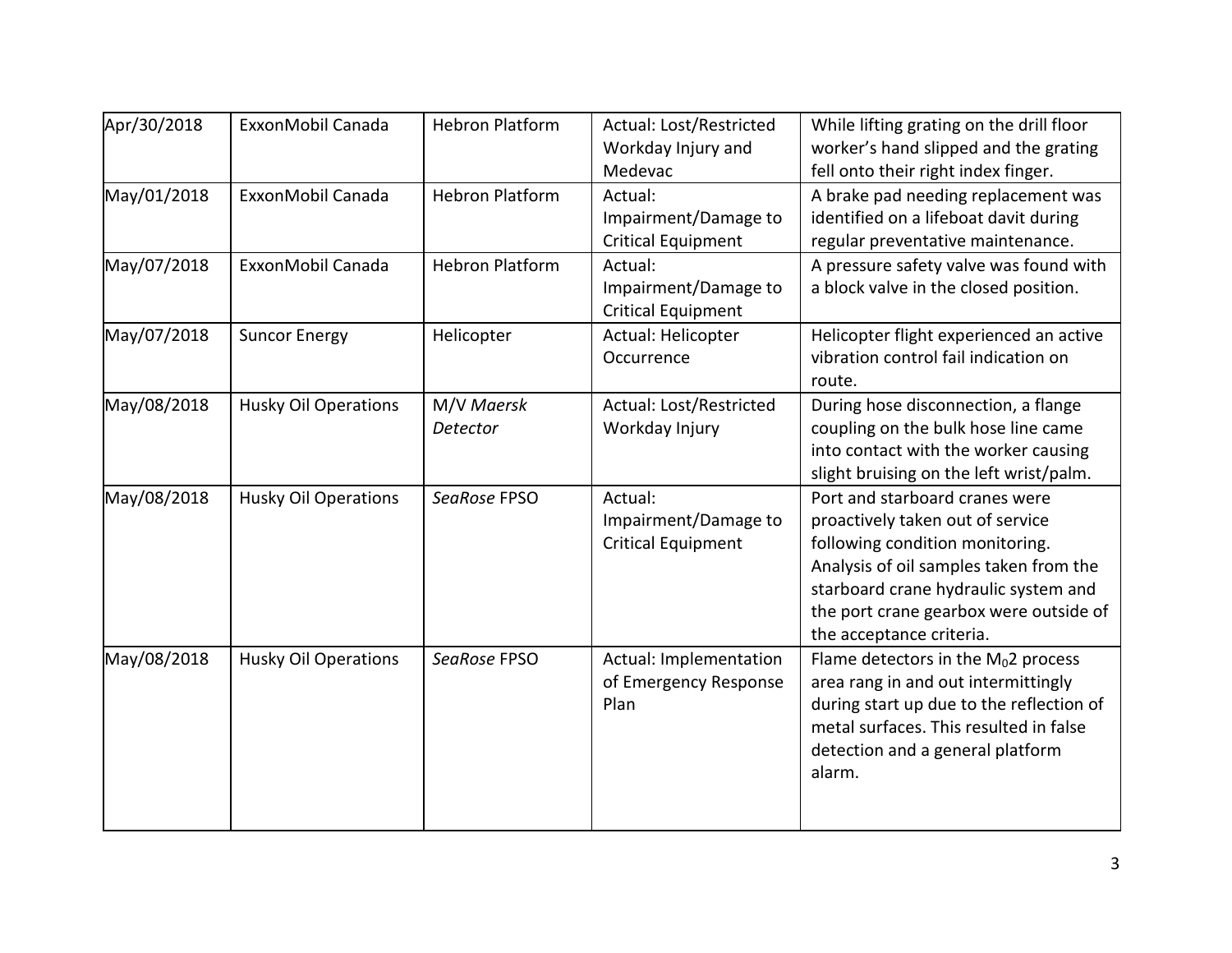| May/09/2018 | <b>Husky Oil Operations</b> | MODU Henry<br>Goodrich        | Actual:<br>Impairment/Damage to<br><b>Critical Equipment</b>                        | Failure of trip tank sensors on mud<br>logging instrumentation.                                                                                                                                             |
|-------------|-----------------------------|-------------------------------|-------------------------------------------------------------------------------------|-------------------------------------------------------------------------------------------------------------------------------------------------------------------------------------------------------------|
| May/09/2018 | ExxonMobil Canada           | <b>Hebron Platform</b>        | Actual:<br>Impairment/Damage to<br><b>Critical Equipment</b>                        | A process system shutdown occurred<br>due to high temperatures on the crude<br>rundown.                                                                                                                     |
| May/09/2018 | <b>Husky Oil Operations</b> | SeaRose FPSO                  | Actual:<br>Impairment/Damage to<br><b>Critical Equipment</b>                        | Leaks were found in the diesel fuel<br>injector lines of a lifeboat during<br>preventative maintenance checks.                                                                                              |
| May/10/2018 | <b>Suncor Energy</b>        | Terra Nova FPSO               | Actual: Major Injury                                                                | While re-installing a ladder chain a<br>worker fell between ladder rungs and<br>sustained a leg fracture.                                                                                                   |
| May/10/2018 | <b>Husky Oil Operations</b> | SeaRose FPSO                  | Actual: Leak of<br><b>Hazardous Substance</b>                                       | An unexpected increase in $H_2S$ in the<br>cargo oil tank was identified due to<br>produced water going directly to the<br>tank. The produced water had not<br>been treated with biocide prior to<br>entry. |
| May/13/2018 | <b>Husky Oil Operations</b> | <b>MODU Henry</b><br>Goodrich | <b>Actual: Near Miss</b>                                                            | Tower of scaffold tipped over and slid<br>down until it was resting on the<br>bucking unit.                                                                                                                 |
| May/17/2018 | <b>HMDC</b>                 | Helicopter                    | Actual: Helicopter<br>Occurrence<br>Potential:<br>Lost/Restricted<br>Workday Injury | After engine shut down for refueling<br>on Hibernia Platform the full authority<br>digital engine control system number 1<br>fault caution light illuminated.                                               |
| May/21/2018 | Multi-Klient Invest         | M/V Ramform<br>Hyperion       | Actual: Medevac                                                                     | Crew member became sea sick due to<br>rough weather conditions and had to<br>be sent to St. John's.                                                                                                         |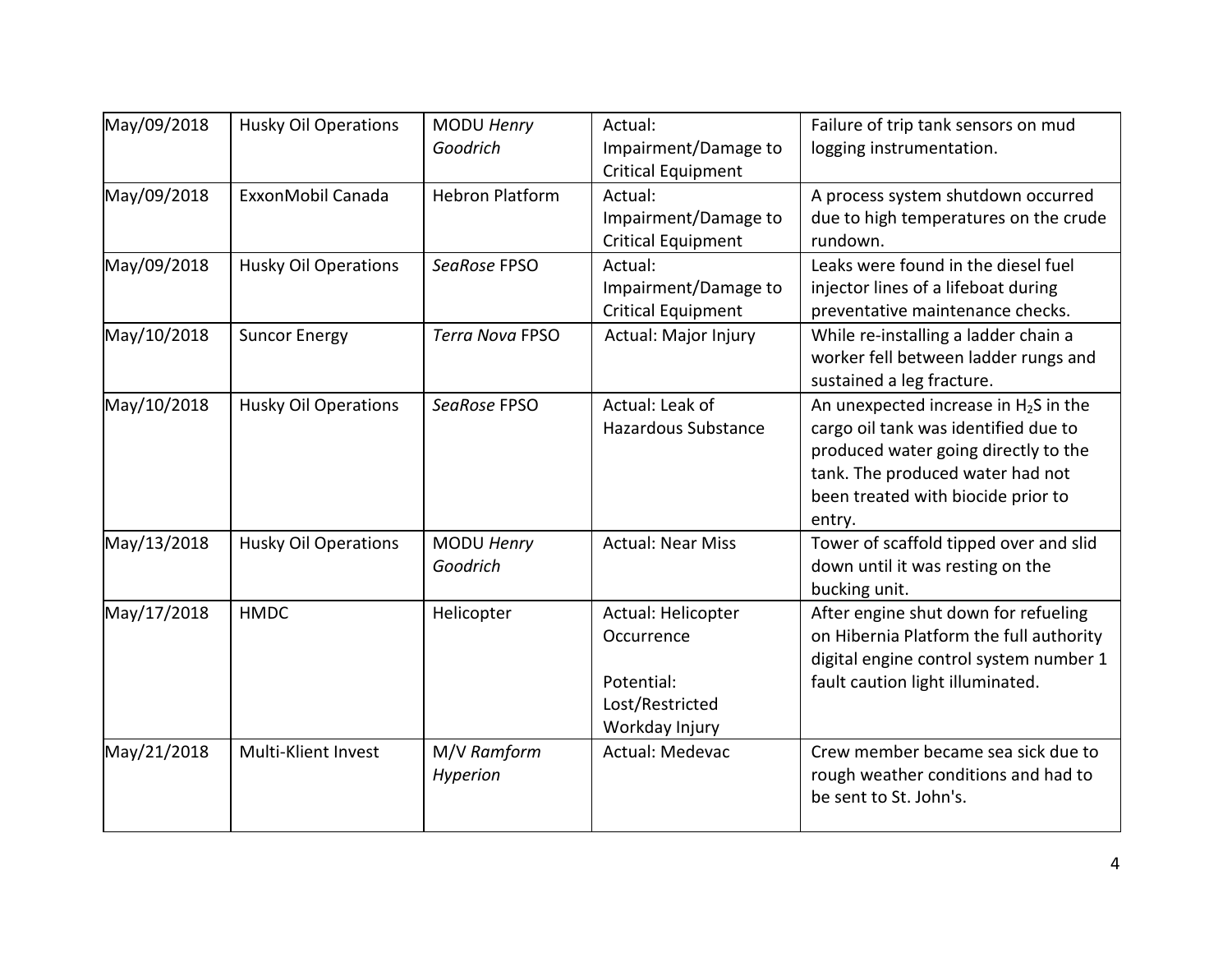| May/21/2018 | <b>Suncor Energy</b>        | Terra Nova FPSO                          | Actual:<br>Impairment/Damage to<br><b>Critical Equipment</b> | A produced water leak was identified<br>on a port cargo tank.                                                                                                                             |
|-------------|-----------------------------|------------------------------------------|--------------------------------------------------------------|-------------------------------------------------------------------------------------------------------------------------------------------------------------------------------------------|
| May/22/2018 | ExxonMobil Canada           | <b>Hebron Platform</b>                   | Actual: Implementation<br>of Emergency Response<br>Plan      | A general platform alarm sounded due<br>to the loss of main power while<br>performing maintenance on the<br>uninterrupted power supply system.                                            |
| May/23/2018 | <b>Suncor Energy</b>        | <b>MODU Transocean</b><br><b>Barents</b> | <b>Actual: Near Miss</b>                                     | A saver sub parted at the pin<br>connection resulting in drillstring<br>dropping 1.5 meters and landed in the<br>red zone. No personnel were present<br>in the area.                      |
| May/25/2018 | ExxonMobil Canada           | <b>Hebron Platform</b>                   | Actual: Helicopter<br>Occurrence                             | Helicopter flight experienced a tail<br>rotor de-ice fail while on the deck of<br>the Hebron Platform.                                                                                    |
| May/27/2018 | <b>Suncor Energy</b>        | <b>MODU Transocean</b><br><b>Barents</b> | Actual:<br>Impairment/Damage to<br><b>Critical Equipment</b> | Damage to a mooring winch.                                                                                                                                                                |
| May/30/2018 | <b>Husky Oil Operations</b> | MODU Henry<br>Goodrich                   | Actual: Implementation<br>of Emergency Response<br>Plan      | Smoke was reported in the boiler<br>room which resulted in manually<br>sounding the general platform alarm.<br>Personnel mustered to primary muster<br>station and a boiler was shutdown. |
| May/30/2018 | <b>Suncor Energy</b>        | <b>MODU Transocean</b><br><b>Barents</b> | Actual:<br>Impairment/Damage to<br><b>Critical Equipment</b> | Failure of a mud pump.                                                                                                                                                                    |
| May/31/2018 | <b>Suncor Energy</b>        | <b>MODU Transocean</b><br><b>Barents</b> | Actual:<br>Impairment/Damage to<br><b>Critical Equipment</b> | The switch for the blower on the<br>cement pump B traction motor was<br>not functioning.                                                                                                  |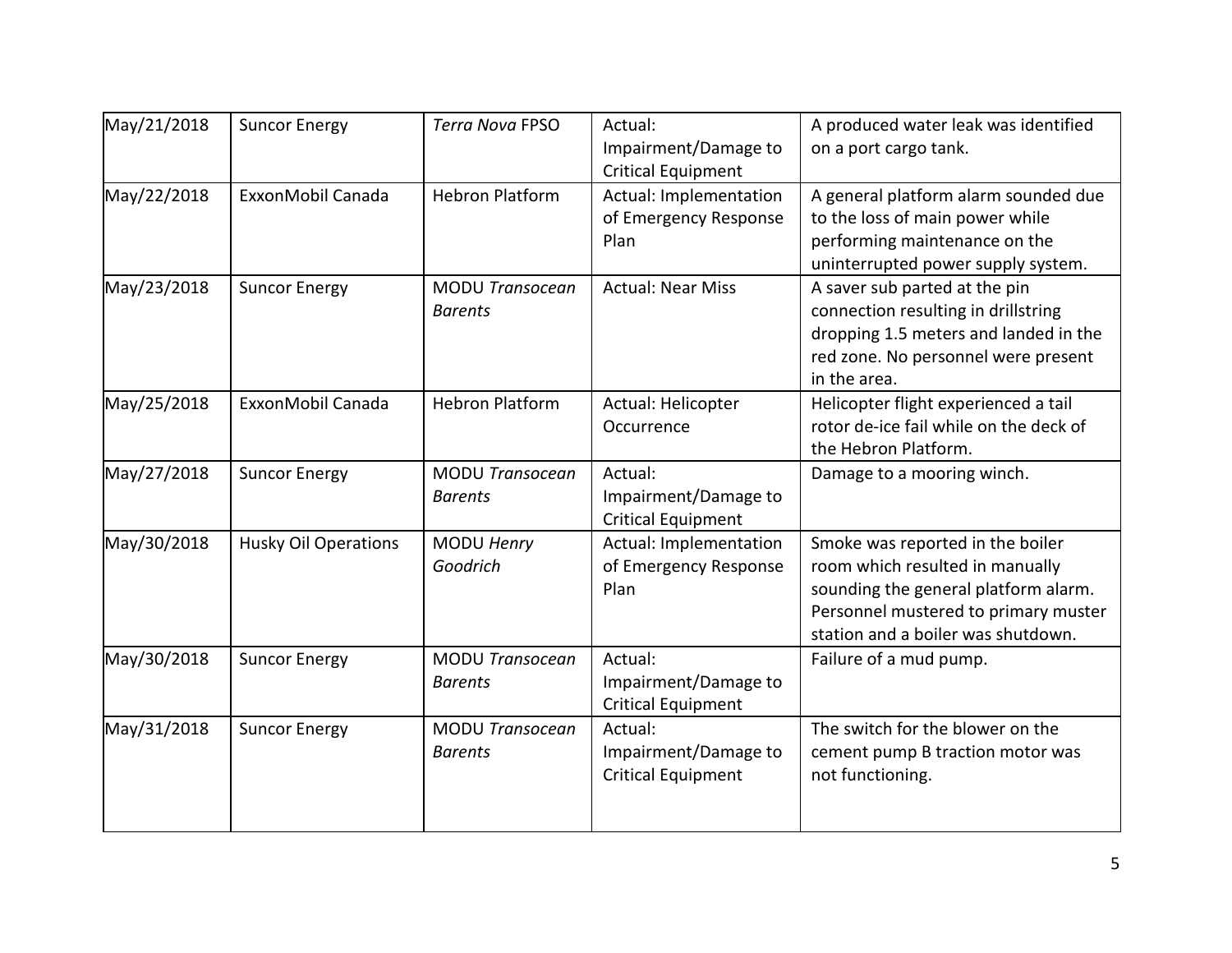| Jun/01/2018 | <b>HMDC</b>          | Hibernia Platform       | Actual:<br>Impairment/Damage to<br><b>Critical Equipment</b> | During the annual fire hydrant<br>inspection, 16 fire hydrants were<br>found to have restricted flow or<br>blockage.                                                                                                                                                        |
|-------------|----------------------|-------------------------|--------------------------------------------------------------|-----------------------------------------------------------------------------------------------------------------------------------------------------------------------------------------------------------------------------------------------------------------------------|
| Jun/05/2018 | Multi-Klient Invest  | M/V Ramform<br>Hyperion | Actual: Adverse<br>Environmental<br>Conditions               | Loss of floats during bad weather.                                                                                                                                                                                                                                          |
| Jun/06/2018 | <b>HMDC</b>          | Hibernia Platform       | Actual:<br>Impairment/Damage to<br><b>Critical Equipment</b> | During normal crane activity, crane<br>operator noticed delayed luffing<br>operation along with noise and<br>vibration. Maintenance technicians<br>found brass and steel fragments in the<br>hydraulic pump drain return filters and<br>the crane was removed from service. |
| Jun/08/2018 | ExxonMobil Canada    | <b>Hebron Platform</b>  | Actual: Implementation<br>of Emergency Response<br>Plan      | The radio operator was unable to<br>establish contact with an unauthorized<br>vessel that was approaching safety<br>zone of the single anchor loading<br>system.                                                                                                            |
| Jun/08/2018 | <b>HMDC</b>          | Helicopter              | Actual: Helicopter<br>Occurrence                             | Active vibration control degrade was<br>noted upon departing the Hibernia<br>Platform.                                                                                                                                                                                      |
| Jun/09/2018 | <b>Suncor Energy</b> | <b>Terra Nova FPSO</b>  | Actual:<br>Impairment/Damage to<br><b>Critical Equipment</b> | Impairment of the fast rescue craft.                                                                                                                                                                                                                                        |
| Jun/09/2018 | ExxonMobil Canada    | <b>Hebron Platform</b>  | Actual: Implementation<br>of Emergency Response<br>Plan      | General platform alarm and process<br>system shutdown occurred due to loss<br>of main power.                                                                                                                                                                                |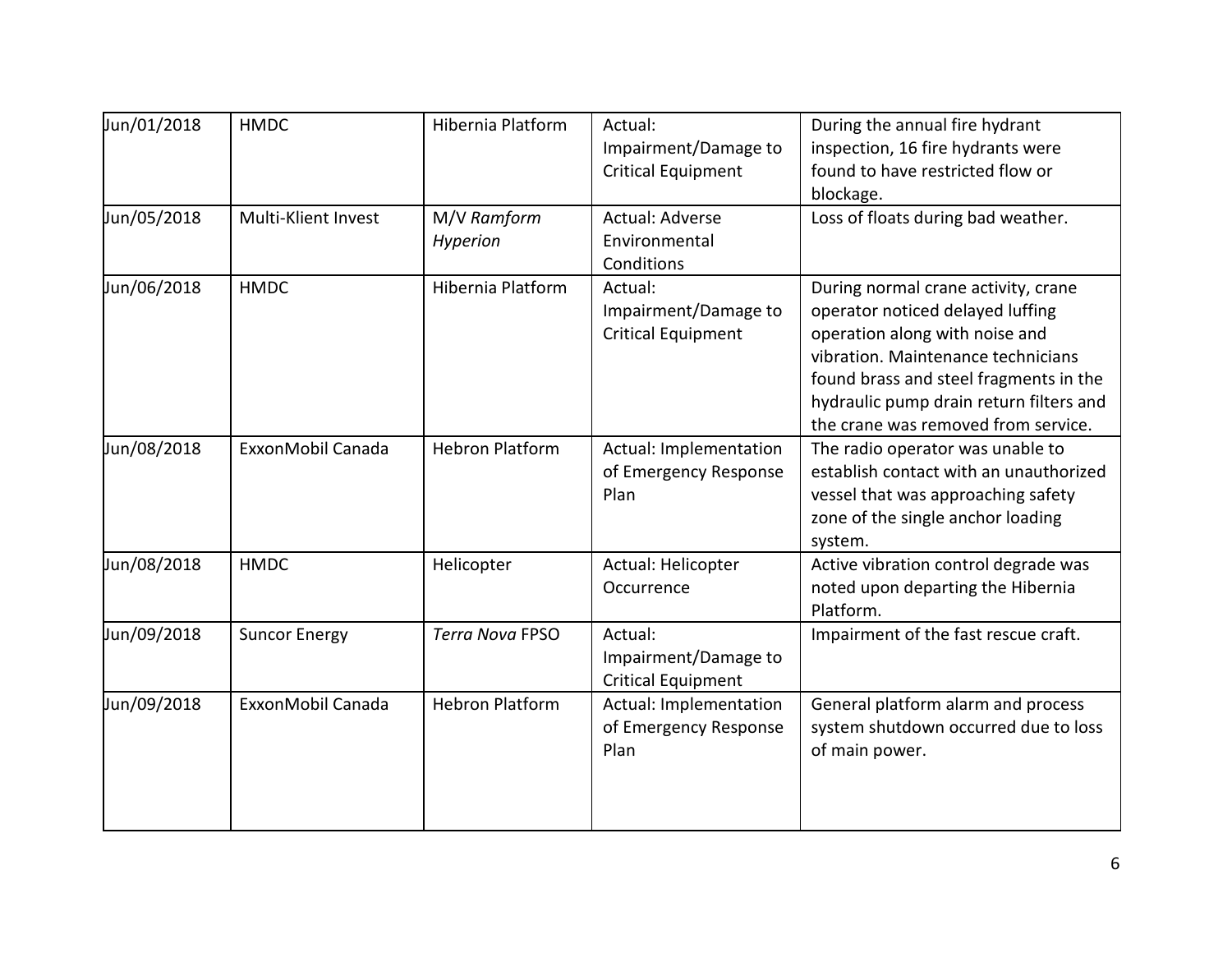| Jun/17/2018 | <b>HMDC</b>                 | Hibernia Platform      | Actual: Lost/Restricted<br>Workday Injury | A worker experienced pain in the<br>lower left side of their back while |
|-------------|-----------------------------|------------------------|-------------------------------------------|-------------------------------------------------------------------------|
|             |                             |                        |                                           | egressing from a hoarded scaffold                                       |
|             |                             |                        |                                           | platform to the access ladder.                                          |
| Jun/17/2018 | <b>Suncor Energy</b>        | Terra Nova FPSO        | <b>Actual: Near Miss</b>                  | Damage was observed on the heat                                         |
|             |                             |                        |                                           | shield wind deflector on the flare tip                                  |
|             |                             |                        |                                           | causing a potential for a dropped                                       |
|             |                             |                        |                                           |                                                                         |
|             |                             |                        |                                           | object.                                                                 |
| Jun/18/2018 | <b>Husky Oil Operations</b> | SeaRose FPSO           | Actual: Leak of                           | A leak was observed on a seal                                           |
|             |                             |                        | <b>Hazardous Substance</b>                | connected to a bleed valve while the                                    |
|             |                             |                        |                                           | topside methanol injection system was                                   |
|             |                             |                        |                                           | being pressurized in preparation of                                     |
|             |                             |                        |                                           | injection of methanol to a drill center.                                |
| Jun/24/2018 | ExxonMobil Canada           | Helicopter             | Actual: Helicopter                        | While preparing for approach to a                                       |
|             |                             |                        | Occurrence                                | runway, the altitude and airspeed                                       |
|             |                             |                        |                                           | indicators were lost which caused the                                   |
|             |                             |                        |                                           | autopilot to disengage. The helicopter                                  |
|             |                             |                        |                                           | landed without incident.                                                |
| Jun/25/2018 | <b>Suncor Energy</b>        | <b>MODU Transocean</b> | Actual: Implementation                    | False $H_2S$ alarm from the HVAC intake                                 |
|             |                             | <b>Barents</b>         | of Emergency Response                     | for the shakerhouse.                                                    |
|             |                             |                        | Plan                                      |                                                                         |
| Jun/26/2018 | <b>Suncor Energy</b>        | M/V Maersk             | Actual:                                   | The M/V Maersk Clipper experienced a                                    |
|             |                             | Clipper                | Impairment/Damage to                      | temporary loss of propulsion.                                           |
|             |                             |                        | <b>Critical Equipment</b>                 |                                                                         |
| Jun/26/2018 | <b>Husky Oil Operations</b> | SeaRose FPSO           | Actual: Leak of                           | Crude oil was noticed leaking from a                                    |
|             |                             |                        | <b>Hazardous Substance</b>                | small crack in a produced water line on                                 |
|             |                             |                        |                                           | Topsides.                                                               |
|             |                             |                        |                                           |                                                                         |
|             |                             |                        |                                           |                                                                         |
|             |                             |                        |                                           |                                                                         |
|             |                             |                        |                                           |                                                                         |